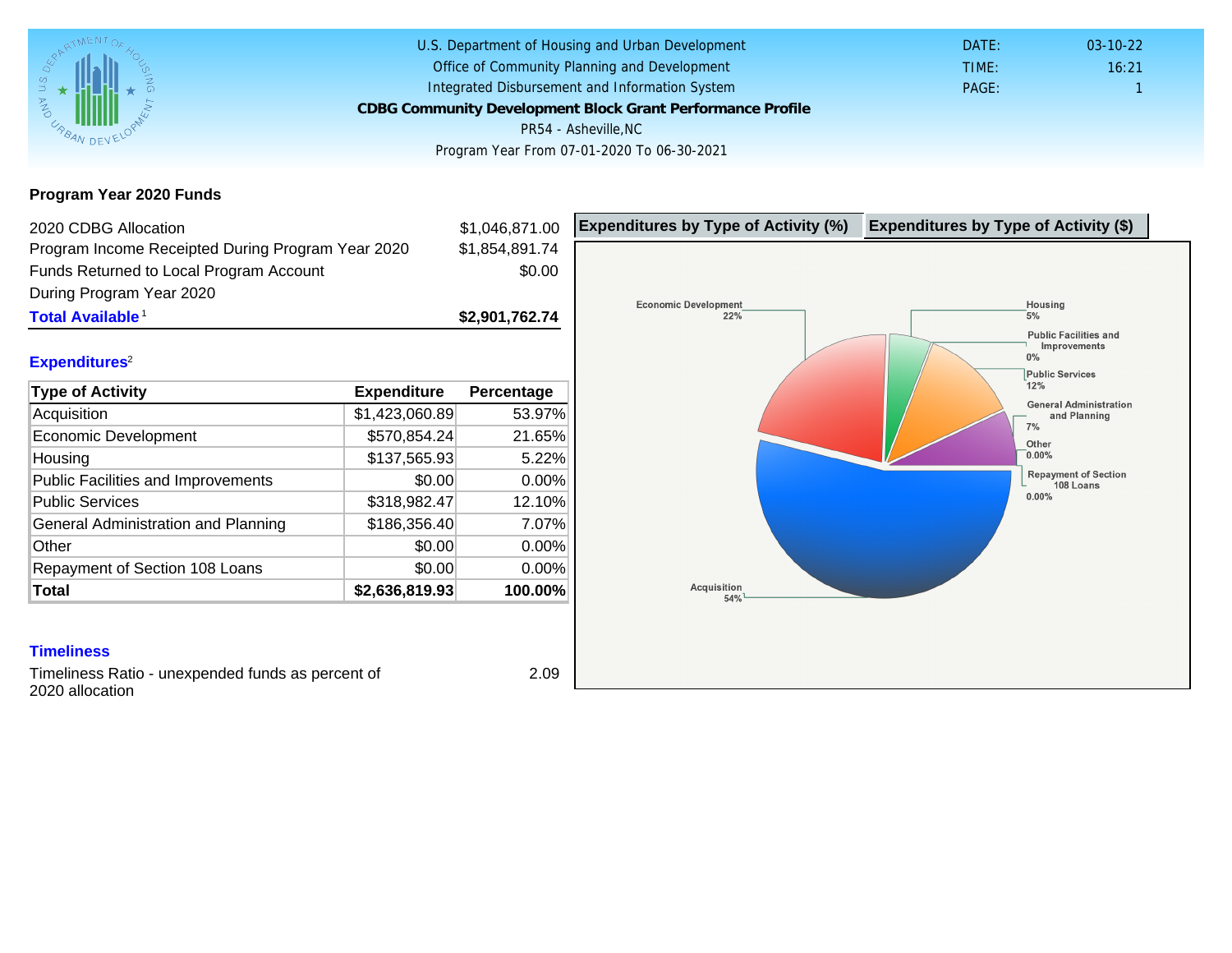## Program Targeting

| 1 - Percentage of Expenditures Assisting Low-<br>and Moderate-Income Persons and Households<br>Either Directly or On an Area Basis <sup>3</sup>                                          | 100.00%     |  |
|------------------------------------------------------------------------------------------------------------------------------------------------------------------------------------------|-------------|--|
| 2 - Percentage of Expenditures That Benefit<br>Low/Mod Income Areas                                                                                                                      | $0.00\%$    |  |
| 3 -Percentage of Expenditures That Aid in The<br>Prevention or Elimination of Slum or Blight                                                                                             | $0.00\%$    |  |
| 4 - Percentage of Expenditures Addressing<br><b>Urgent Needs</b>                                                                                                                         | $0.00\%$    |  |
| 5-Funds Expended in Neighborhood<br>(Community For State) Revitalization Strategy<br>Areas and by Community Development<br>Financial Institution.<br>6 - Percentage of Funds Expended in | \$10,490.33 |  |
| Neighborhood (Community For State)<br>Revitalization Strategy Areas and by Community<br>Development Financial Institution                                                                | 0.43%       |  |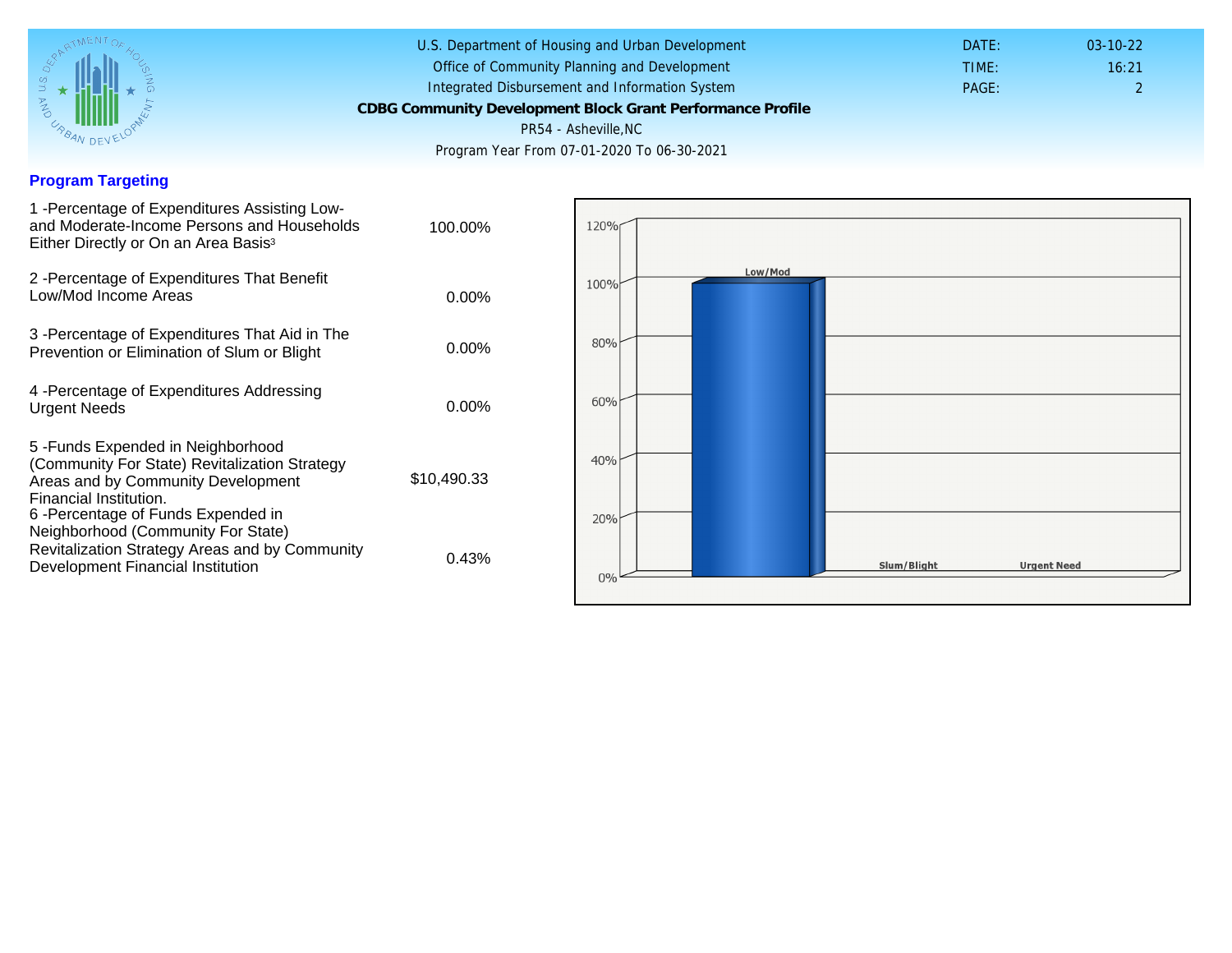# CDBG Beneficiaries by Racial/Ethnic Category <sup>4</sup>

| Race                                              | Total  | Hispanic |
|---------------------------------------------------|--------|----------|
| White                                             | 63.22% | 79.35%   |
| Black/African American                            | 28.07% | 3.26%    |
| Asian                                             | 0.25%  | $0.00\%$ |
| IAmerican Indian/Alaskan Native                   | 0.47%  | 1.63%    |
| lNative Hawaiian/Other Pacific Islander           | 0.11%  | $0.00\%$ |
| American Indian/Alaskan Native & White            | 0.54%  | 1.09%    |
| Asian & White                                     | 0.18%  | 0.00%    |
| Black/African American & White                    | 2.23%  | 0.54%    |
| Amer. Indian/Alaskan Native & Black/African Amer. | 0.11%  | $0.00\%$ |
| <b>Other multi-racial</b>                         | 4.82%  | 14.13%   |
| Asian/Pacific Islander (valid until 03-31-04)     | 0.00%  | 0.00%    |
| Hispanic (valid until 03-31-04)                   | 0.00%  | 0.00%    |

### Income of CDBG Beneficiaries

| Income Level                          | Percentage |  |
|---------------------------------------|------------|--|
| Extremely Low Income (<=30%)          | 61.35%     |  |
| Low Income (30-50%)                   | 16.05%     |  |
| Moderate Income (50-80%)              | 14.79%     |  |
| Total Low and Moderate Income (<=80%) | 92.19%     |  |
| Non Low and Moderate Income (>80%)    | 7.81%      |  |